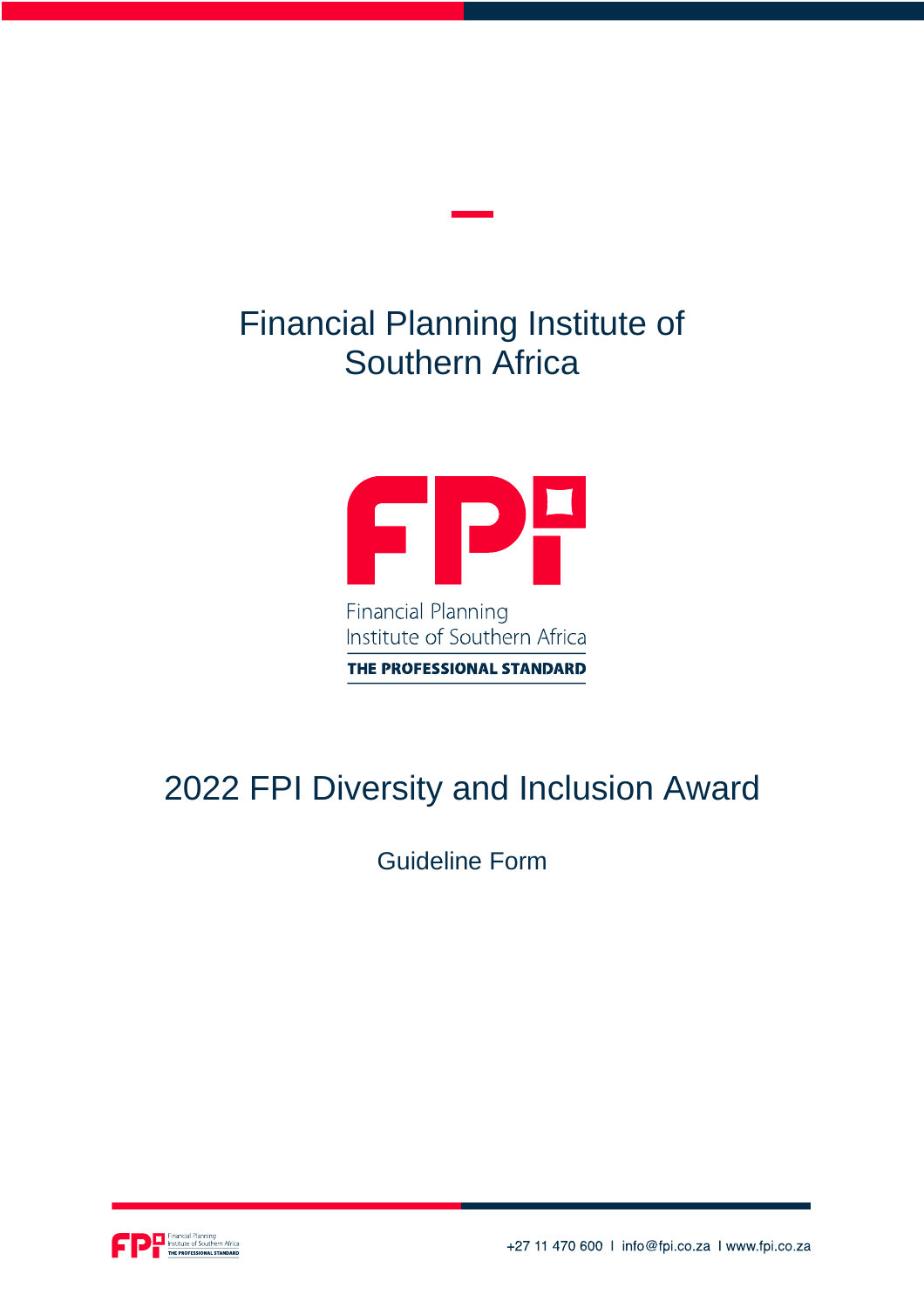

#### **Overview**

Our primary aim, as the Financial Planning Institute (FPI), is to be a community that fosters the value of financial planning and advances the financial planning profession. The Institute's strategy, to accomplish our objectives, involves welcoming all those who advance the financial planning process.

In this spirit, we have established the FPI Diversity and Inclusion Award to assist with our mission to develop strategies to raise awareness and promote inclusiveness of diverse communities including but not limited to; race, ethnicity and gender in the financial planning profession. In so doing, we strive to increase professional opportunities for the widest spectrum of people so that all may join and thrive in the financial planning profession.

The Institute has developed the following guidelines, in establishing this merit-based programme, to sponsor Diversity and Inclusion Award recipients to attend the FPI Annual Professionals Convention 2022 and promote inclusivity and creativity within the financial planning profession.

I. Description of award

This award recognises individuals whose commitment to diversity and inclusive excellence has made an impact on various ethnic groups, races and diverse cultures in a positive way.

II. Number of awards

In this category, we offer one award annually which can be presented to a maximum of 5 individuals.

III. Eligibility

Recipients of this award are not eligible to receive the same award again for a fiveyear period. Nominees who are not recipients of this award may be nominated for it in consecutive years.

IV. Who is eligible to apply for the conference attendance grant?

Any person willing to demonstrate and act upon an intense desire to affect the diversity of the financial planning profession, including but not limited to:

- 1. raising awareness of the profession in diverse communities;
- 2. serving diverse communities with financial planning; and/or
- 3. increasing professional opportunities for diverse communities within the financial planning profession.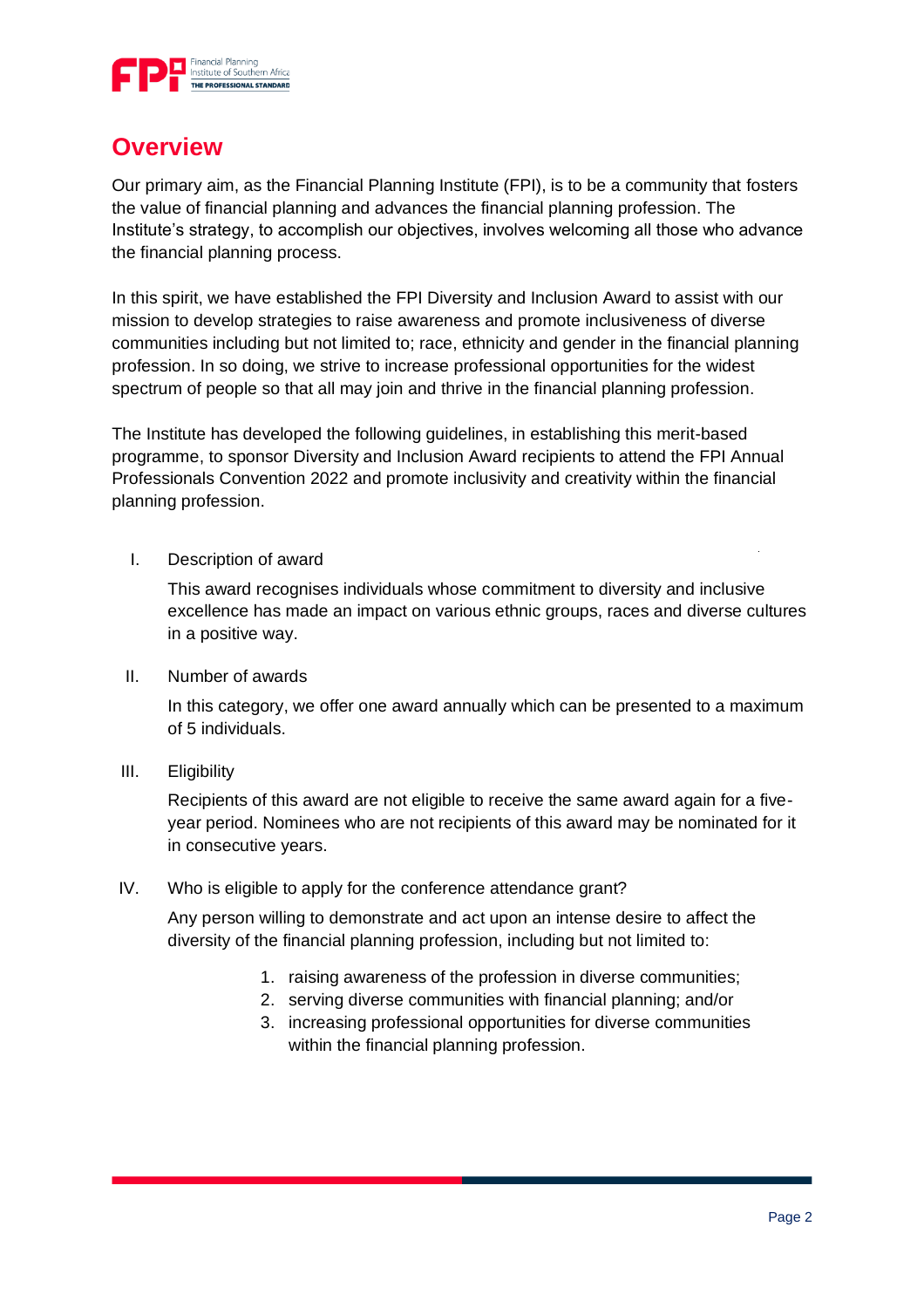

### **What does the Diversity and Inclusion Award include?**

- Attendance to the 2023 FPI Professionals Convention (up to R6,000).
- VIP attendance and mention at 2023 FPI Annual Awards Ceremony Gala Dinner.
- Hotel accommodation for the 2023 convention (up to two 2 days capped at R3,000).
- Travel to and from the convention city (where it is held for that respective year) (capped at R4,000).
- One-year paid individual membership for the Financial Planning Institute (if applicable).
- One video profile to be published on all FPI online platforms (social media and FPI website and FPI Online Community).

## **Award decision**

The decisions to grant this award will be made at the full discretion of the FPI Transformation Committee or other body duly appointed by the FPI chief executive officer.

All applicants are responsible for reading, understanding and abiding by all of the guidelines.

No portion of the prize is transferable to another person and cannot be converted to cash.

#### **Award winner responsibilities**

- Award winners will attend the convention and gala dinner in the same year of being awarded;
- Award winners will make themselves available for interviews related to the award; and
- Public relations activities (media interviews, article requests and profile opportunities).